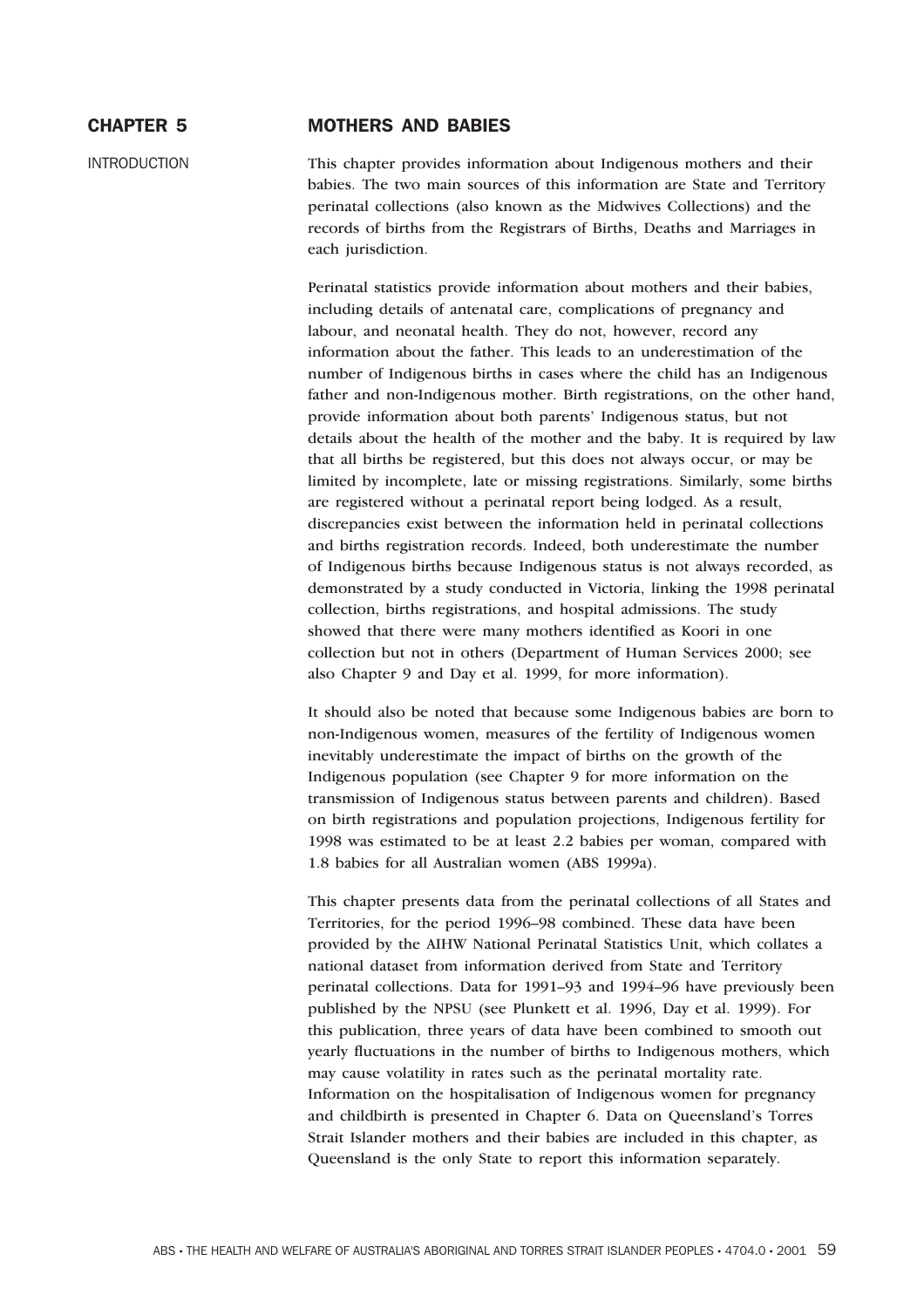MOTHERS **Indigenous women have babies, on average, at younger ages than** non-Indigenous women. The mean age of Indigenous mothers for 1996–98 was 24.4 years (AIHW National Perinatal Statistics Unit, perinatal collection, 2001), a slight increase from 23.7 years in 1991–93 (Plunkett et al. 1996). The mean age of non-Indigenous mothers has also increased, from 28.2 years in 1991–93, to 28.9 for the 1996–98 period.

> Indigenous mothers comprised 3.2% of all mothers who gave birth in Australia during 1996–98 (table 5.1). The proportion by jurisdiction varied greatly, ranging from less than 1% in Victoria to 35% in the Northern Territory. The reported number of Indigenous mothers was highest in Queensland (7,823), followed by NSW (5,597), Western Australia (4,454) and the Northern Territory (3,655).

5.1 INDIGENOUS MOTHERS—1996–98

|                              | no.     | $%$ $(a)$        |
|------------------------------|---------|------------------|
| New South Wales              | 5 5 9 7 | 2.2              |
| Victoria                     | 1 2 7 2 | 0.7              |
| Queensland                   | 7823    | 5.5              |
| South Australia              | 1 1 5 3 | 2.1              |
| Western Australia            | 4 4 5 4 | 5.9              |
| Tasmania(b)                  | 397     | 2.1              |
| Northern Territory           | 3 6 5 5 | 35.0             |
| Australian Capital Territory | 201     | 1.4              |
| <b>Australia</b>             | 24 552  | 3.2 <sub>2</sub> |

(a) Proportion of total mothers in each jurisdiction.

(b) Data for Tasmania were unavailable for 1996 and 1998. Data from 1995 and 1997 have been used as an estimate.

*Source: AIHW National Perinatal Statistics Unit, perinatal collection, 2001.*

Maternal age differences by Indigenous status for the whole of Australia are shown in graph 5.2. Over 80% of Indigenous mothers who gave birth during the period 1996–98 were under 30, compared with 54% of non-Indigenous mothers. A breakdown of maternal age by State and Territory is presented in table 5.3. In the Northern Territory, 30% of all Indigenous women who gave birth in 1996–98 were under 20 years of age.

The age distribution of Torres Strait Islander mothers in Queensland for 1996–98 was similar to that of all Indigenous mothers in Australia. Nearly 18% of Torres Strait Islander mothers were under 20 years of age, and 7% were aged 35 years or more (Perinatal Data Collection, Queensland Health).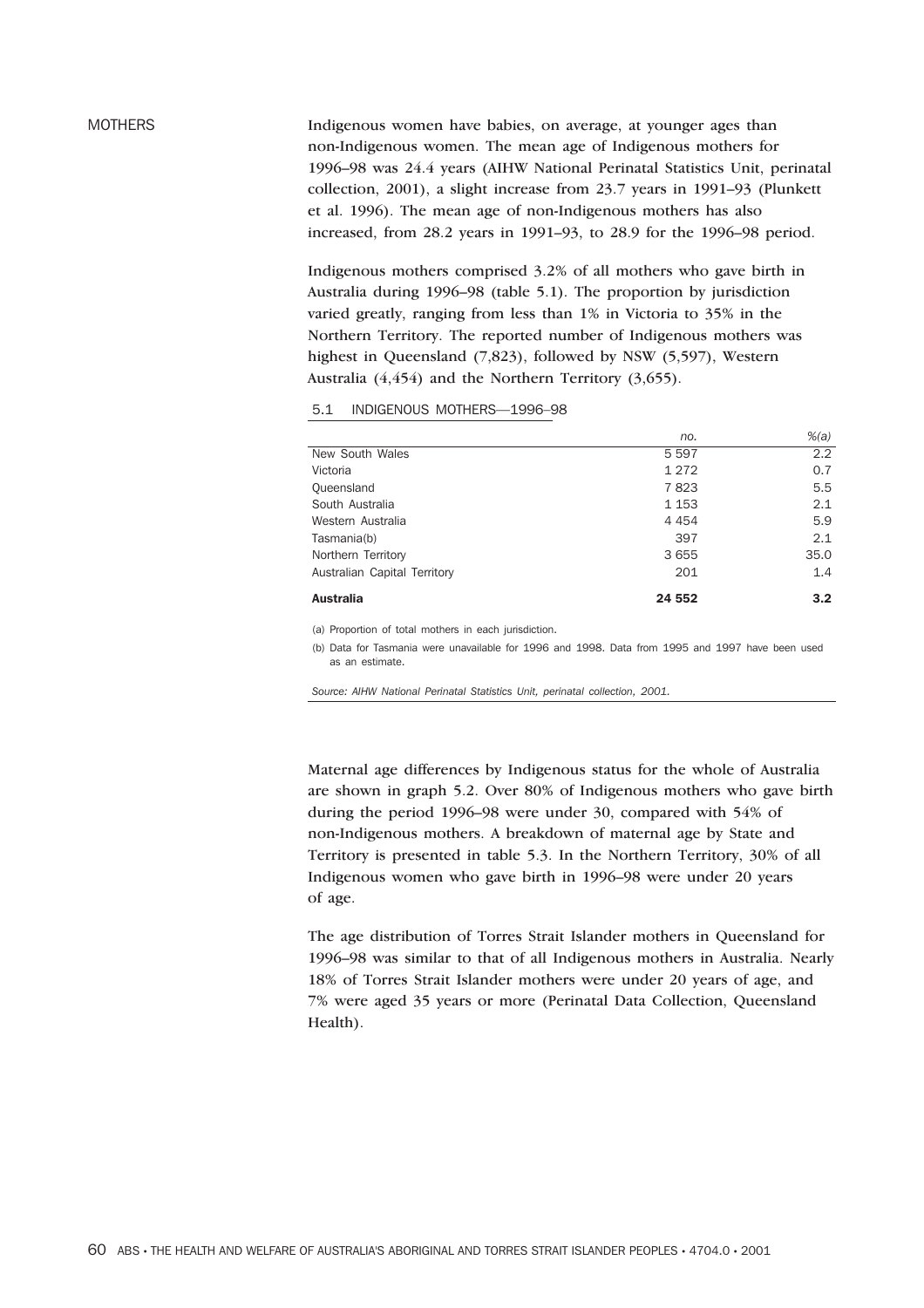

(a) Data for Tasmania were unavailable for 1996 and 1998. Data from 1995 and 1997 have been used as an estimate.

*Source: AIHW National Perinatal Statistics Unit, perinatal collection, 2001.*

## 5.3 MATERNAL AGE BY INDIGENOUS STATUS—1996–98

|                                                                              | Under 20 years     |                      | $20 - 34$ years    |          | Over 34 years      |         | Total(a)           |            |
|------------------------------------------------------------------------------|--------------------|----------------------|--------------------|----------|--------------------|---------|--------------------|------------|
|                                                                              | no.                | $\%$                 | no.                | $\%$     | no.                | $\%$    | no.                | %          |
| New South Wales<br>Indigenous mothers<br>Non-Indigenous mothers              | 1 1 6 1<br>11 546  | 21<br>5              | 4 1 4 3<br>200 244 | 74<br>80 | 288<br>39 7 28     | 5<br>16 | 5 5 9 7<br>251 697 | 100<br>100 |
| Victoria<br>Indigenous mothers<br>Non-Indigenous mothers                     | 174<br>6072        | 14<br>3              | 996<br>146 519     | 78<br>80 | 102<br>30 545      | 8<br>17 | 1 2 7 2<br>183 138 | 100<br>100 |
| Queensland<br>Indigenous mothers<br>Non-Indigenous mothers                   | 1523<br>8 0 0 2    | 19<br>6              | 5831<br>107 861    | 75<br>80 | 469<br>18 344      | 6<br>14 | 7823<br>134 207    | 100<br>100 |
| South Australia<br>Indigenous mothers<br>Non-Indigenous mothers              | 260<br>2 7 7 9     | 23<br>5              | 835<br>43 823      | 72<br>80 | 58<br>7843         | 5<br>14 | 1 1 5 3<br>54 445  | 100<br>100 |
| Western Australia<br>Indigenous mothers<br>Non-Indigenous mothers            | 1 1 1 1<br>3 3 7 3 | 25<br>5              | 3 1 3 2<br>56 982  | 70<br>80 | 211<br>10 530      | 5<br>15 | 4 4 5 4<br>70885   | 100<br>100 |
| Tasmania(b)<br>Indigenous mothers<br>Non-Indigenous mothers                  | 76<br>1 4 4 2      | 19<br>8              | 301<br>15 205      | 76<br>81 | 20<br>2 0 4 7      | 5<br>11 | 397<br>18713       | 100<br>100 |
| Northern Territory<br>Indigenous mothers<br>Non-Indigenous mothers           | 1 0 8 2<br>389     | 30<br>6              | 2 4 0 1<br>5 4 0 5 | 66<br>80 | 169<br>979         | 5<br>14 | 3 6 5 5<br>6780    | 100<br>100 |
| Australian Capital Territory<br>Indigenous mothers<br>Non-Indigenous mothers | 35<br>505          | 17<br>$\overline{4}$ | 153<br>10 984      | 76<br>79 | 13<br>2 3 5 8      | 6<br>17 | 201<br>13853       | 100<br>100 |
| Australia<br>Indigenous mothers<br>Non-Indigenous mothers                    | 5 4 2 2<br>34 108  | 22<br>5              | 17 792<br>587 023  | 72<br>80 | 1 3 3 0<br>112 374 | 5<br>15 | 24 552<br>733 718  | 100<br>100 |

(a) Total includes mothers for whom age was not stated.

(b) Data for Tasmania were unavailable for 1996 and 1998. Data from 1995 and 1997 have been used as an estimate.

*Source: AIHW National Perinatal Statistics Unit, perinatal collection, 2001.*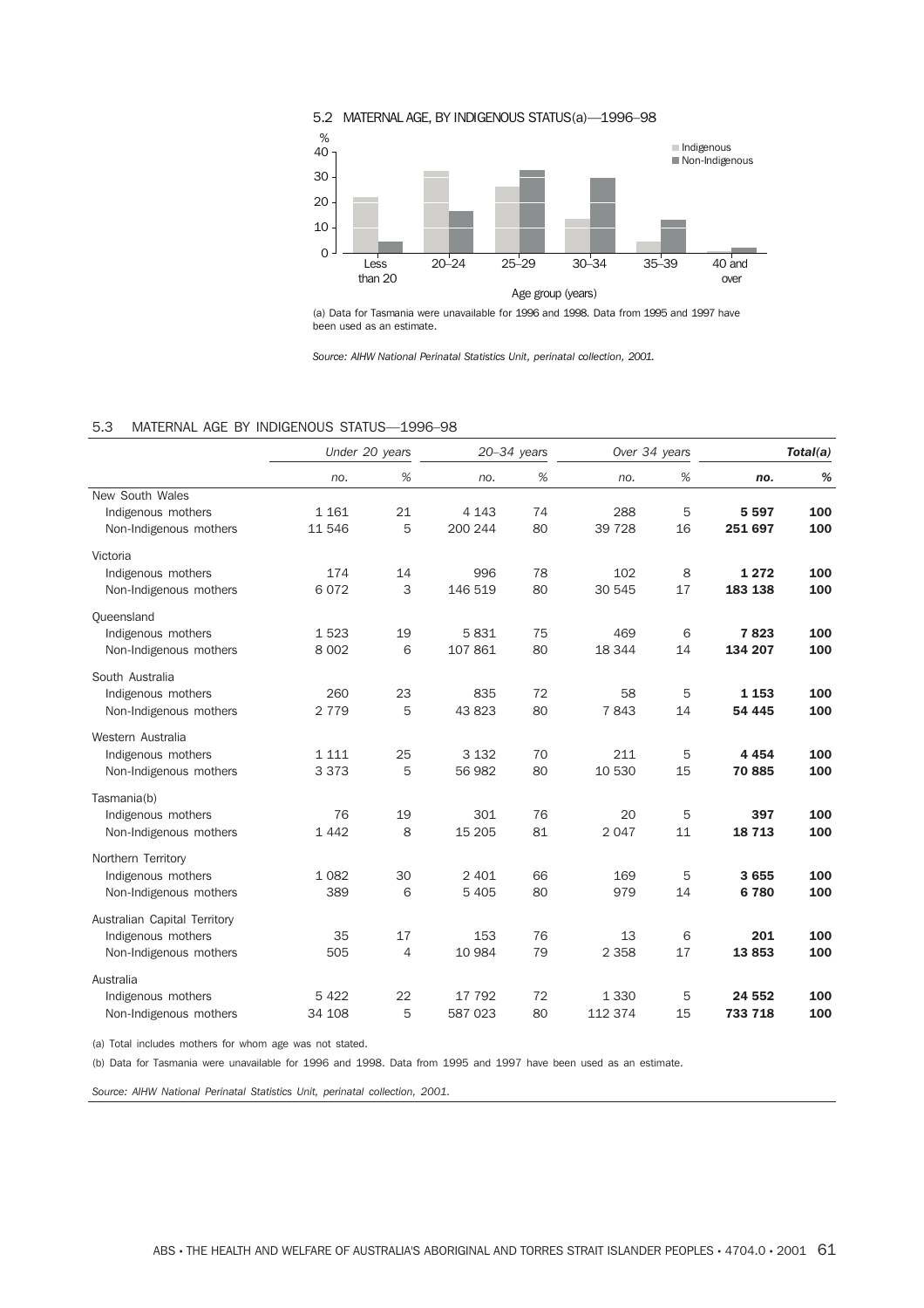# MOTHERS *continued* Inset 5.4 describes a successful antenatal program for Indigenous women in Perth, the early phases of which were described in a previous edition of this publication (ABS & AIHW 1999).

### 5.4 BIBBULUNG GNARNEEP ('SOLID KID') PROJECT — HEALTH IN PREGNANCY AND ANTENATAL CARE

Bibbulung Gnarneep is a collaborative project which involves the Derbarl Yerrigan Health Service, the TVW Telethon Institute for Child Health Research, and the Perth Aboriginal community. The project commenced in 1994 and is now providing information which is being used for the design and implementation of programs to improve maternal, child and family health. The initial project comprised a series of five interviews with a population-based cohort of 270 Aboriginal mothers residing in the Perth area. The data were collected when the infants were aged 6 to 12 weeks, with a final interview when the children were aged about two years.

Information on mothers' health in pregnancy and on the use of antenatal care was collected at the first interview. Of the 270 mothers, 98% had seen a doctor at least once during their pregnancy, 65% had their first antenatal visit with a doctor during the first 12 weeks of pregnancy, 65% had at least 6 antenatal visits and 26% reported more than 10 visits. Pre-existing medical problems were common, with 50% of mothers reporting at least one. The major conditions reported were anaemia, asthma or bronchitis and kidney conditions. Some 76% of mothers experienced at least one significant complication during pregnancy, including anaemia, hypertension, urinary tract infections, bleeding, threatened premature labour and prolonged rupture of membranes.

With such high levels of health problems and pregnancy complications, good antenatal care is necessary. A significant proportion of mothers reported being unable to access care when they needed to, largely because of transport and distance difficulties. Around 40% of mothers said that an antenatal home visiting service would help to overcome some of these problems. In response to these results, the project team commenced a pilot research program of home visiting for Aboriginal women in the Perth area. Women are being enrolled, antenatally where possible, with visits continuing until the child reaches two years of age. Advocacy and support for the mothers are major aspects of the program.

The project continues to provide feedback to the community covering many aspects of maternal, child and family health. Current work is focussing on the nutrition of the children and their health outcomes, and on important factors in the rearing of 'Bibbulung Gnarneep' (solid kids).

*Source: The Bibbulung Gnarneep Team, personal communication.*

BABIES Babies born with a birthweight of less than 2,500 grams are classified as being of 'low birthweight'. Low birthweight may be a result of pre-term birth, fetal growth retardation, or a combination of the two (Alberman 1994). Factors influencing a baby's birthweight may include socioeconomic disadvantage, the size and age of the mother, the number of babies previously borne, the mother's nutritional status, smoking and other risk behaviours, illness during pregnancy, and the duration of pregnancy. Low birthweight babies are more prone to ill health during childhood, and may be more vulnerable to illness in adulthood (Alberman 1994, Barker & Clark 1997).

> Table 5.5 shows that in the period 1996–1998, babies of Indigenous mothers were about twice as likely to be of low birthweight as babies born to non-Indigenous mothers. Since 1991, there appears to have been little change in both the proportion of low birthweight babies born to Indigenous mothers and these babies' mean birthweight (see Plunkett et al. 1996, Day et al. 1999, ABS & AIHW 1997, ABS & AIHW 1999).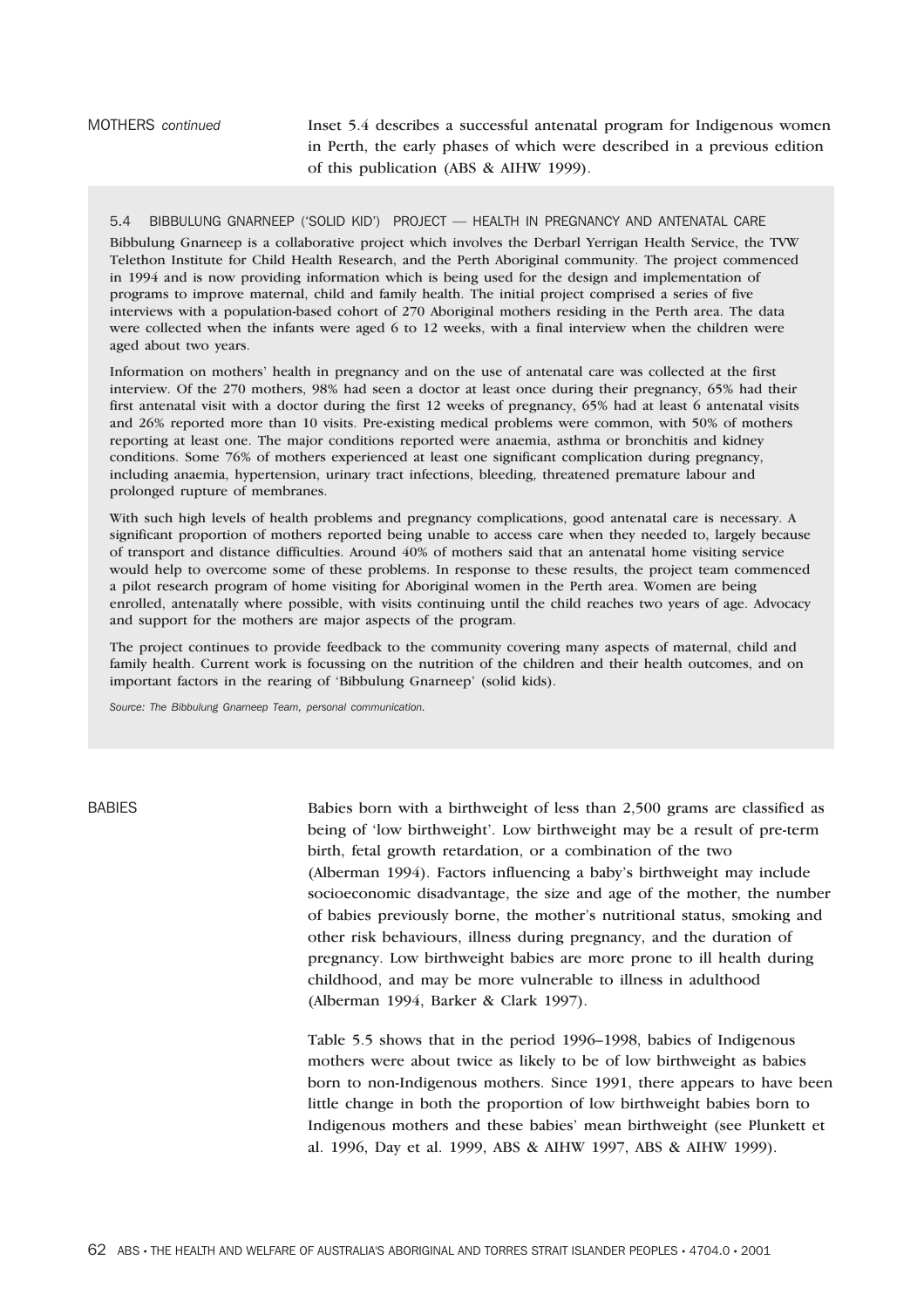BABIES *continued* In 1996–98, in Queensland, the proportion of low birthweight babies born to Torres Strait Islander mothers (10%) was slightly lower than that recorded for babies born to Aboriginal mothers (12%), but higher than that recorded for babies born to non-Indigenous mothers (7%)(Perinatal Data Collection, Queensland Health). Coory (2000) has queried the use of birthweight as an appropriate measure of the health of babies born to Torres Strait Islander mothers. By using ten years of combined Queensland perinatal data on live births, he found that even though the recorded birthweights of babies of both Torres Strait Islander and non-Indigenous mothers were similar, babies born to Torres Strait Islander mothers experienced higher rates of neonatal mortality than babies born to non-Indigenous mothers. The study suggests that this result may be related to the high prevalence of diabetes among Torres Strait Islander mothers. More research is needed to explore these findings.

### 5.5 BIRTHS BY BIRTHWEIGHT AND MOTHER'S INDIGENOUS STATUS—1996–98

|                                                                  |               | Low birthweight<br>(under 2500g) | Normal or high birthweight | $(2500g$ or more) | Total(a)     |            |
|------------------------------------------------------------------|---------------|----------------------------------|----------------------------|-------------------|--------------|------------|
|                                                                  | no.           | %                                | no.                        | %                 | no.          | %          |
| New South Wales                                                  |               |                                  |                            |                   |              |            |
| Babies of Indigenous mothers                                     | 626           | 11                               | 5 0 2 3                    | 89                | 5649         | 100        |
| Babies of non-Indigenous mothers                                 | 15 059        | 6                                | 240 159                    | 94                | 255 218      | 100        |
| Victoria                                                         |               |                                  |                            |                   |              |            |
| Babies of Indigenous mothers                                     | 153           | 12                               | 1 1 3 7                    | 88                | 1 2 9 0      | 100        |
| Babies of non-Indigenous mothers                                 | 12 104        | $\overline{7}$                   | 173 955                    | 94                | 186 059      | 100        |
| Queensland                                                       |               |                                  |                            |                   |              |            |
| Babies of Indigenous mothers                                     | 926           | 12                               | 6982                       | 88                | 7908         | 100        |
| Babies of non-Indigenous mothers                                 | 8888          | $\overline{7}$                   | 127392                     | 94                | 136 280      | 100        |
| South Australia                                                  |               |                                  |                            |                   |              |            |
| Babies of Indigenous mothers                                     | 185           | 16                               | 986                        | 84                | 1 1 7 1      | 100        |
| Babies of non-Indigenous mothers                                 | 3839          | $\overline{7}$                   | 51 508                     | 93                | 55 347       | 100        |
| Western Australia                                                |               |                                  |                            |                   |              |            |
| Babies of Indigenous mothers                                     | 595           | 13                               | 3 9 0 3                    | 87                | 4 4 9 8      | 100        |
| Babies of non-Indigenous mothers                                 | 4547          | 6                                | 67469                      | 94                | 72 016       | 100        |
|                                                                  |               |                                  |                            |                   |              |            |
| Tasmania(b)                                                      |               |                                  |                            |                   |              |            |
| Babies of Indigenous mothers<br>Babies of non-Indigenous mothers | 32<br>1 1 7 2 | 8<br>6                           | 371<br>17 786              | 92<br>94          | 403<br>18958 | 100<br>100 |
|                                                                  |               |                                  |                            |                   |              |            |
| Northern Territory                                               |               |                                  |                            |                   |              |            |
| Babies of Indigenous mothers                                     | 549           | 15                               | 3 1 3 7                    | 85                | 3686         | 100        |
| Babies of non-Indigenous mothers                                 | 504           | $\overline{7}$                   | 6 3 5 9                    | 93                | 6863         | 100        |
| Australian Capital Territory                                     |               |                                  |                            |                   |              |            |
| Babies of Indigenous mothers                                     | 28            | 14                               | 174                        | 86                | 202          | 100        |
| Babies of non-Indigenous mothers                                 | 1 0 3 9       | $\overline{7}$                   | 13 069                     | 93                | 14 108       | 100        |
| Australia                                                        |               |                                  |                            |                   |              |            |
| Babies of Indigenous mothers                                     | 3 0 9 4       | 13                               | 21 7 1 3                   | 88                | 24 807       | 100        |
| Babies of non-Indigenous mothers                                 | 47 152        | 6                                | 697 697                    | 94                | 744 849      | 100        |

(a) Total includes births for which birthweight was not stated.

(b) Data for Tasmania were unavailable for 1996 and 1998. Data from 1995 and 1997 have been used as an estimate.

*Source: AIHW National Perinatal Statistics Unit, perinatal collection, 2001.*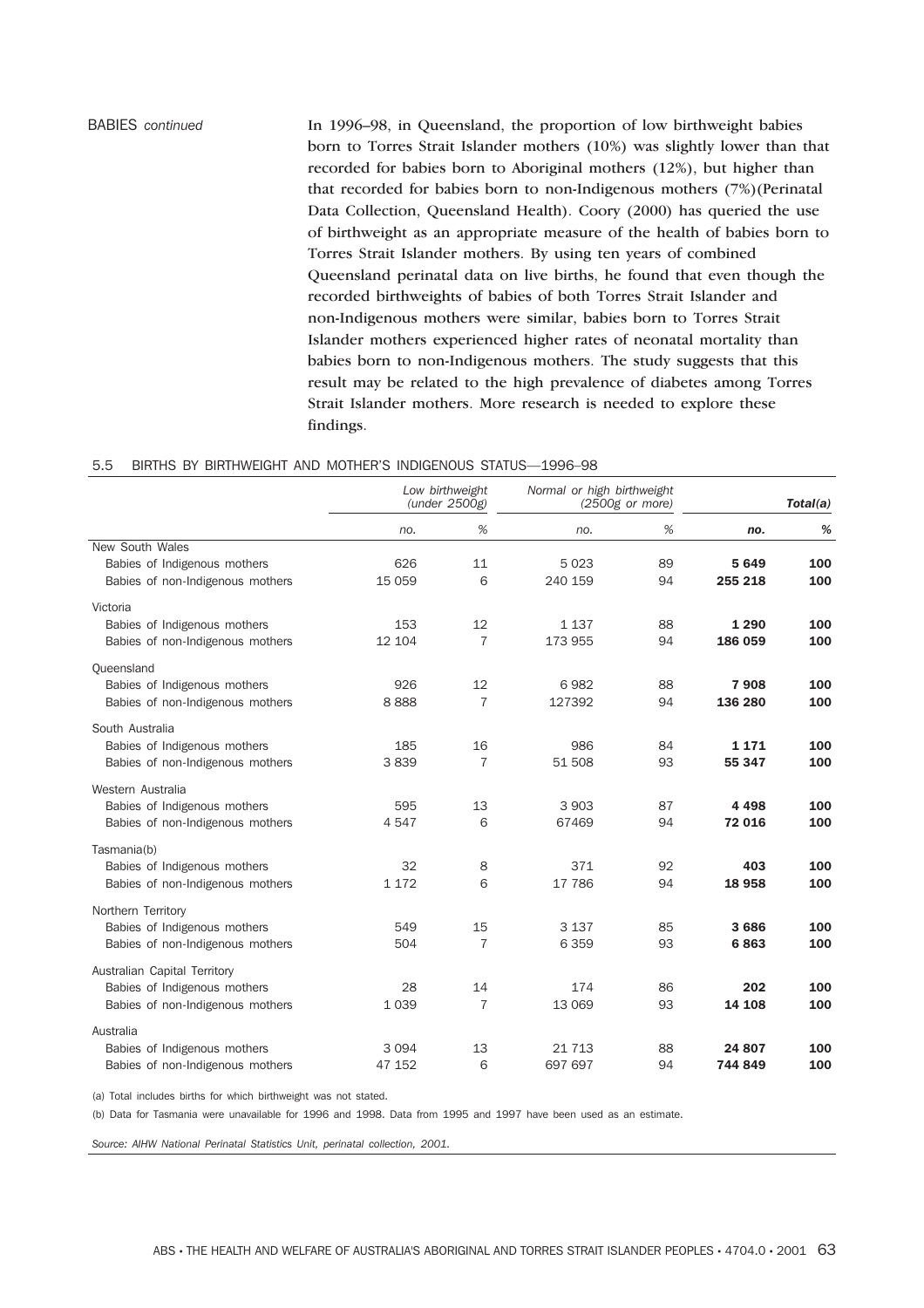PERINATAL MORTALITY Over the period 1996–98, the national perinatal mortality rate (see Glossary) for babies born to Indigenous women was twice as high as that for babies born to non-Indigenous women (table 5.6). While it is difficult to assess trends, due to uncertainties about the extent to which women are identified as Indigenous in the perinatal collections, the overall perinatal mortality rate for this period is similar to that for 1994–96. In the Northern Territory, the perinatal mortality rate fell from 27.0 perinatal deaths per 1,000 births in 1994–96 to 22.5 per 1,000 in 1996–98, suggesting that improvements seen in that jurisdiction over the decade from 1986 to 1995 may be continuing (ABS & AIHW 1999, Markey et al. 1998). Despite the decrease, however, the Northern Territory perinatal death rate is still amongst the highest in Australia.

> In 1996–98, there were 36 perinatal deaths of babies born to Torres Strait Islander mothers in Queensland. The perinatal death rate for babies born to Torres Strait Islander mothers (21.8 per 1,000 births) was similar to that for babies born to Aboriginal mothers (22.6 per 1,000 births), but twice as high as the rate for babies born to non-Indigenous mothers (10.6 per 1,000 births) (Perinatal Data Collection, Queensland Health).

> Perinatal deaths may be underestimated because the number of neonatal deaths may not be accurately ascertained, particularly deaths occurring among babies transferred, or readmitted to hospital, and those dying at home. This is a result of some States and Territories having no linkage between registered perinatal deaths and the birth records of these babies in the perinatal data collections (Nassar et al. 2000). In recent years a number of States and Territories have linked their perinatal data collections to the registered perinatal deaths of their respective Registries of Births, Deaths and Marriages, in an effort to improve the extent to which neonatal deaths are ascertained. This has led to improved information about perinatal deaths in those States and Territories and apparent reporting of higher numbers of neonatal deaths. Valid comparisons between the neonatal data of States and Territories are therefore not always possible in these circumstances. Improved standardisation and linkage of perinatal deaths by all States and Territories will allow valid comparisons and interpretation of perinatal mortality in the future.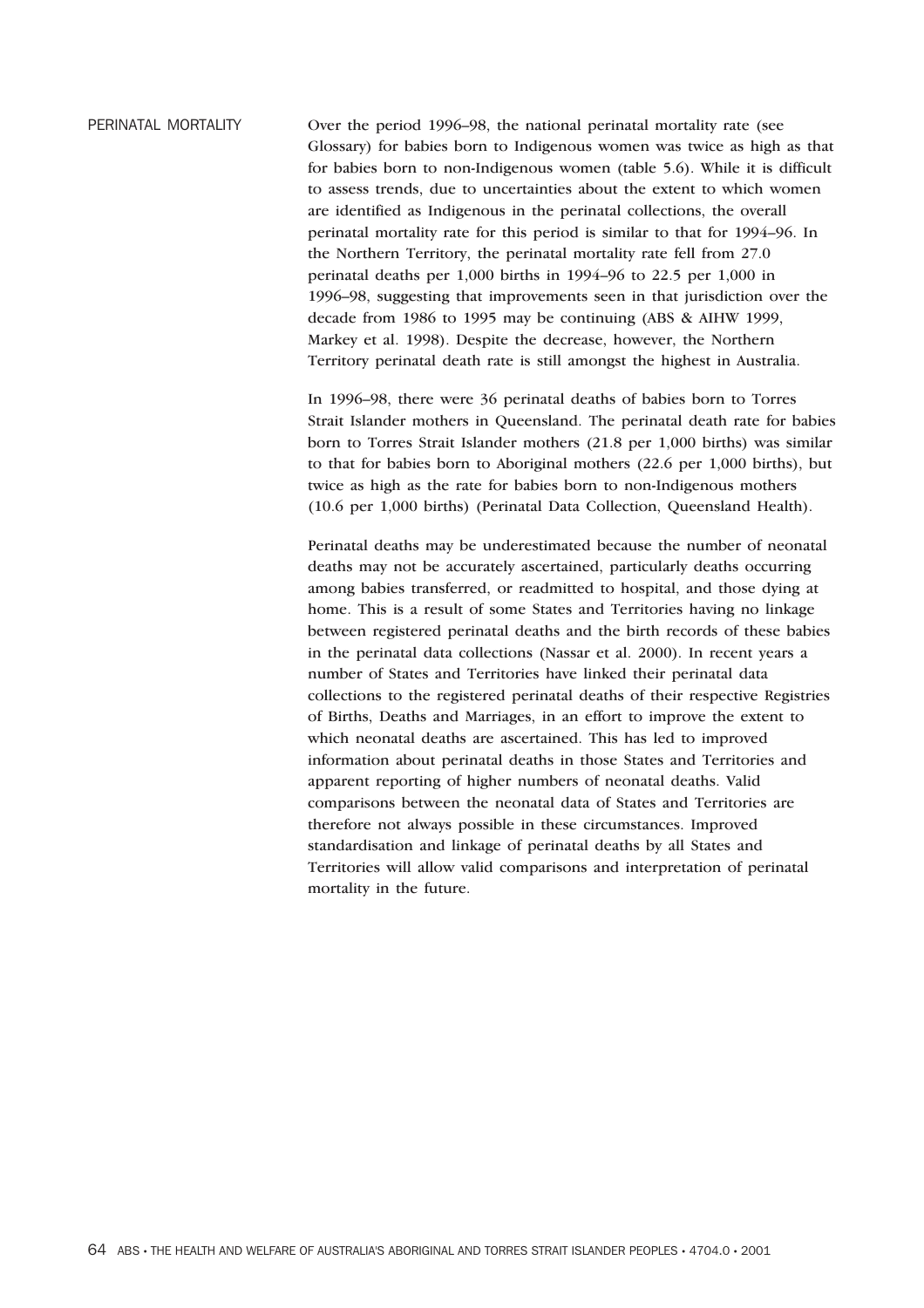### 5.6 PERINATAL MORTALITY(a), BY MOTHER'S INDIGENOUS STATUS—1996–98

|                                  | Fetal deaths |         | Neonatal deaths(b) |         | Perinatal deaths(c) |         |
|----------------------------------|--------------|---------|--------------------|---------|---------------------|---------|
|                                  | no.          | rate(d) | no.                | rate(e) | no.                 | rate(d) |
| New South Wales                  |              |         |                    |         |                     |         |
| Babies of Indigenous mothers     | 65           | 11.5    | 32                 | 5.7     | 97                  | 17.2    |
| Babies of non-Indigenous mothers | 1662         | 6.5     | 607                | 2.4     | 2 2 6 9             | 8.9     |
| Victoria                         |              |         |                    |         |                     |         |
| Babies of Indigenous mothers     | 10           | 7.8     | 9                  | 7.0     | 19                  | 14.7    |
| Babies of non-Indigenous mothers | 1 3 0 3      | 7.0     | 623                | 3.4     | 1926                | 10.4    |
| Queensland                       |              |         |                    |         |                     |         |
| Babies of Indigenous mothers     | 102          | 12.9    | 78                 | 10.0    | 180                 | 22.8    |
| Babies of non-Indigenous mothers | 954          | 7.0     | 530                | 3.9     | 1 4 8 4             | 10.9    |
| South Australia                  |              |         |                    |         |                     |         |
| Babies of Indigenous mothers     | 23           | 19.6    | 11                 | 9.6     | 34                  | 29.0    |
| Babies of non-Indigenous mothers | 369          | 6.7     | 164                | 3.0     | 533                 | 9.6     |
| Western Australia                |              |         |                    |         |                     |         |
| Babies of Indigenous mothers     | 69           | 15.3    | 23                 | 5.2     | 92                  | 20.5    |
| Babies of non-Indigenous mothers | 464          | 6.4     | 162                | 2.3     | 626                 | 8.7     |
| Northern Territory               |              |         |                    |         |                     |         |
| Babies of Indigenous mothers     | 54           | 14.7    | 29                 | 8.0     | 83                  | 22.5    |
| Babies of non-Indigenous mothers | 34           | 5.0     | 23                 | 3.4     | 57                  | 8.3     |
| Australia(f)                     |              |         |                    |         |                     |         |
| Babies of Indigenous mothers     | 328          | 13.2    | 185                | 7.6     | 513                 | 20.7    |
| Babies of non-Indigenous mothers | 5055         | 6.8     | 2 2 1 9            | 3.0     | 7 2 7 4             | 9.8     |

(a) Data for Tasmania and the Australian Capital Territory are not presented due to small numbers.

(b) Based on live births only. May exclude neonatal deaths within 28 days of birth for babies transferred or readmitted to hospital and those dying at home, for selected States and Territories. See text for more information.

(c) Perinatal deaths include fetal deaths and neonatal deaths. See Glossary for definitions.

(d) Rate per 1,000 total births.

(e) Rate per 1,000 live births.

(f) Includes Australian Capital Territory and Tasmania.

*Source: AIHW National Perinatal Statistics Unit, perinatal collection, 2001.*

# PERINATAL MORTALITY *continued*

Map 5.7 shows the variation in Indigenous perinatal death rates across ATSIC regions over the period 1991–96. Over this period, there was a total of 1,030 reported perinatal deaths (Day et al. 1999). These data are based on the usual residence of the mother (either postcode or Statistical Local Area). Because of different practices in coding the mother's place of residence, not all mothers were able to be assigned to an ATSIC region (see Day et al. 1999 for more information). In addition, regional differences in perinatal death rates may, in part, reflect regional differences in the identification of babies of Indigenous mothers. Data have been combined for six years to smooth out fluctuations. The focus should be on general patterns rather than precise numbers and rates.